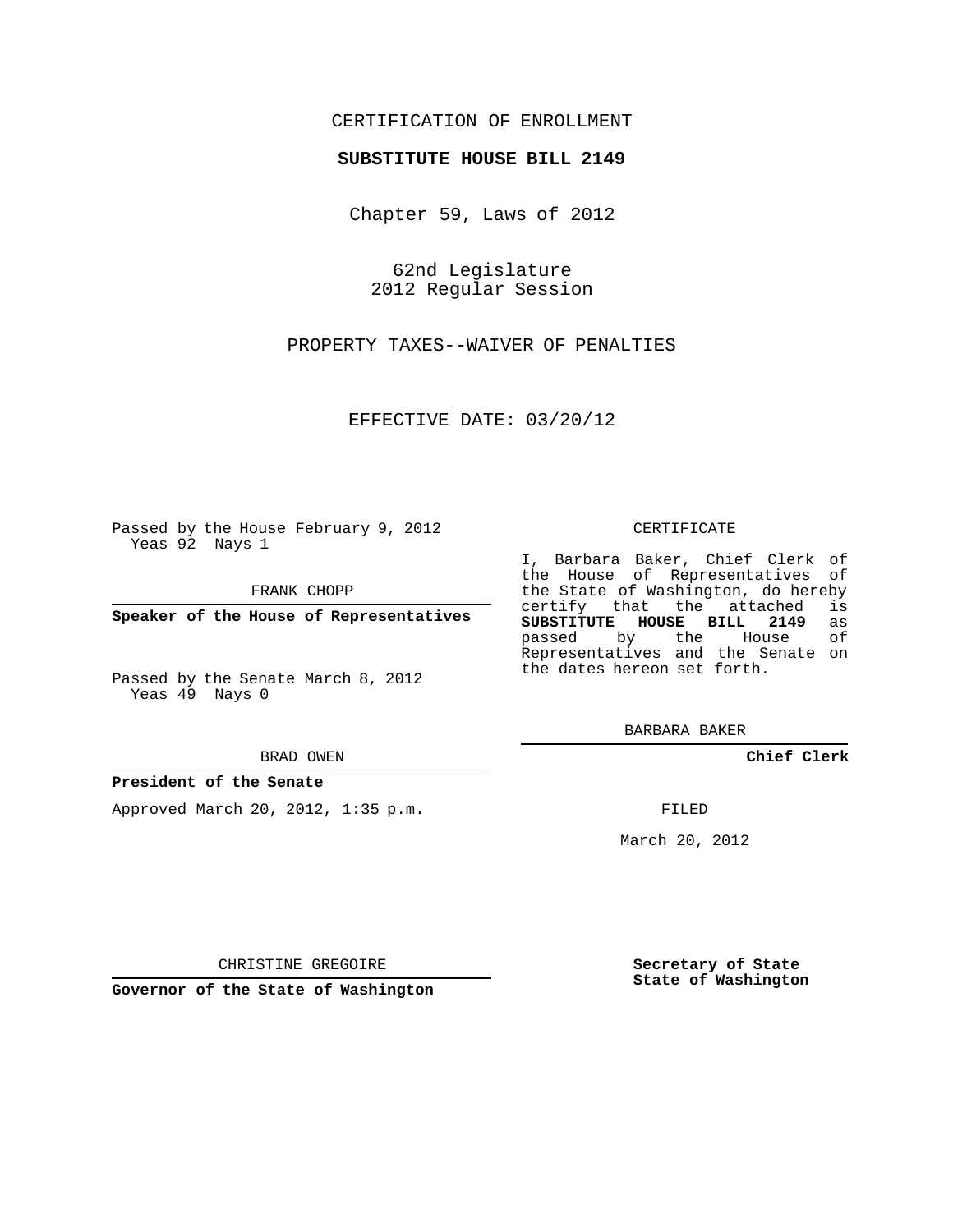## **SUBSTITUTE HOUSE BILL 2149** \_\_\_\_\_\_\_\_\_\_\_\_\_\_\_\_\_\_\_\_\_\_\_\_\_\_\_\_\_\_\_\_\_\_\_\_\_\_\_\_\_\_\_\_\_

\_\_\_\_\_\_\_\_\_\_\_\_\_\_\_\_\_\_\_\_\_\_\_\_\_\_\_\_\_\_\_\_\_\_\_\_\_\_\_\_\_\_\_\_\_

Passed Legislature - 2012 Regular Session

**State of Washington 62nd Legislature 2012 Regular Session**

**By** House Ways & Means (originally sponsored by Representatives Eddy and Kenney)

READ FIRST TIME 01/26/12.

 1 AN ACT Relating to personal property tax assessment administration, 2 authorizing waiver of penalties and interest under specified 3 circumstances; amending RCW 84.40.130; and declaring an emergency.

4 BE IT ENACTED BY THE LEGISLATURE OF THE STATE OF WASHINGTON:

 5 **Sec. 1.** RCW 84.40.130 and 2004 c 79 s 5 are each amended to read 6 as follows:

7 (1) If any person or corporation ((<del>shall</del>)) fail<u>s</u> or refuse<u>s</u> to deliver to the assessor, on or before the date specified in RCW 84.40.040, a list of the taxable personal property which is required to be listed under this chapter, unless it is shown that such failure is 11 due to reasonable cause and not due to ((wilful)) willful neglect, 12 there ((shall)) must be added to the amount of tax assessed against the taxpayer on account of such personal property five percent of the amount of such tax, not to exceed fifty dollars per calendar day, if the failure is for not more than one month, with an additional five percent for each additional month or fraction thereof during which such failure continues not exceeding twenty-five percent in the aggregate. 18 Such penalty ((shall)) must be collected in the same manner as the tax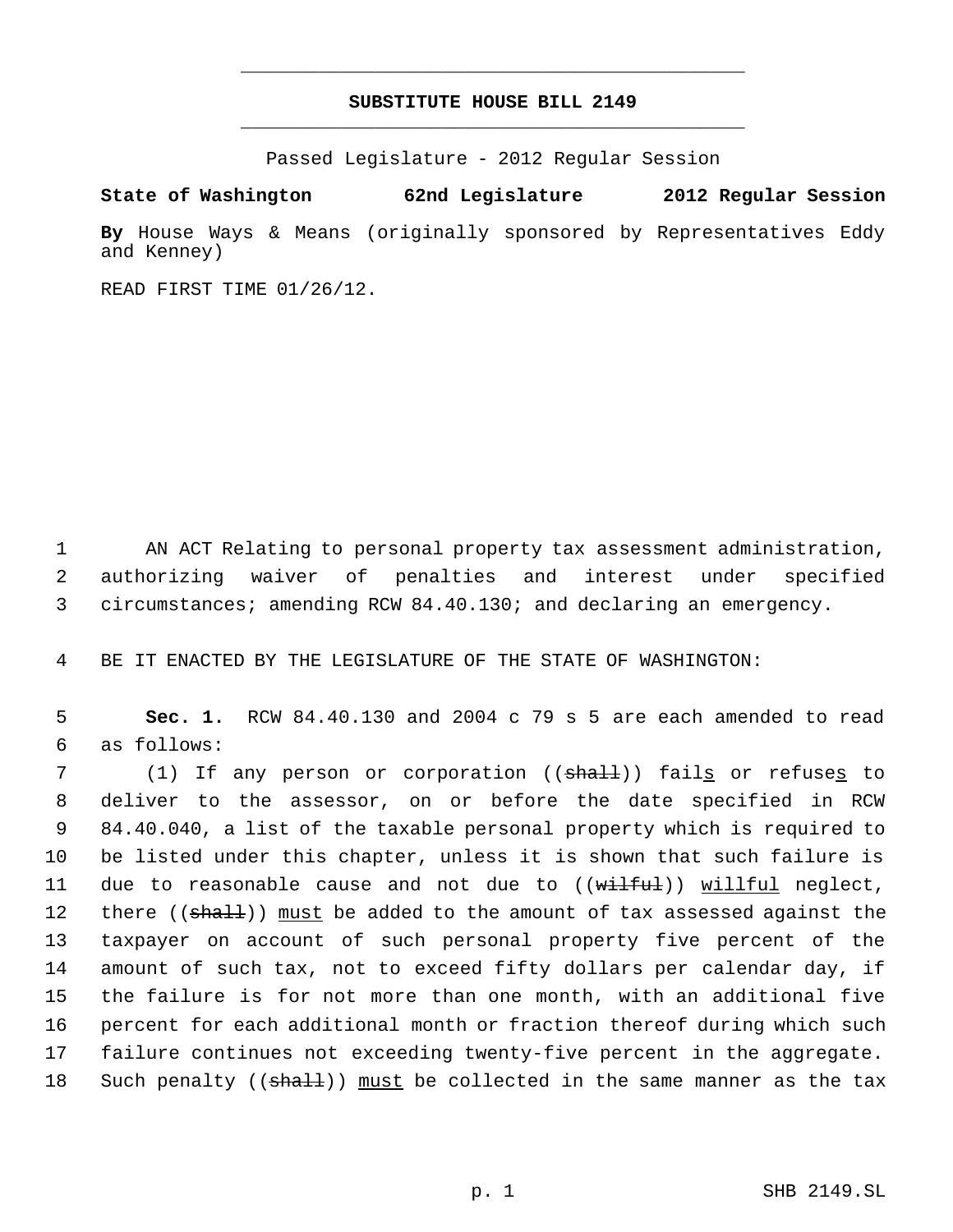to which it is added and distributed in the same manner as other property tax interest and penalties.

3 (2) If any person or corporation ((shall wilfully)) willfully gives a false or fraudulent list, schedule or statement required by this 5 chapter, or ((shall)), with intent to defraud, fails or refuses to deliver any list, schedule or statement required by this chapter, such 7 person or corporation (( $shall-be$ )) is liable for the additional tax 8 properly due or, in the case of ((wilful)) willful failure or refusal to deliver such list, schedule or statement, the total tax properly 10 due; and in addition such person or corporation ((shall be)) is liable for a penalty of one hundred percent of such additional tax or total 12 tax as the case may be. Such penalty ((shall be)) is in lieu of the penalty provided for in subsection (1) of this section. A person or 14 corporation giving a false list, schedule or statement (( $\frac{1}{3}$ )) is not 15 ((be)) subject to this penalty if it is shown that the misrepresentations contained therein are entirely attributable to reasonable cause. The taxes and penalties provided for in this 18 subsection ((shall)) must be recovered in an action in the name of the state of Washington on the complaint of the county assessor or the 20 county legislative authority and  $((\text{shall}))$  must, when collected, be paid into the county treasury to the credit of the current expense 22 fund. The provisions of this subsection ((shall be)) are additional and supplementary to any other provisions of law relating to recovery of property taxes.

 (3)(a) The county legislative authority may authorize the assessor 26 to waive penalties otherwise due under this section for assessment years 2011 and prior for a person or corporation failing or refusing to deliver to the assessor a list of taxable personal property, if all of the following circumstances are met:

30 (i) On or before July 1, 2012, the taxpayer files with the assessor:

# (A) A correct list and statement of the taxable personal property required to be listed under this chapter; and

 (B) A completed application for penalty waiver in the form and 35 manner prescribed by the assessor; and

 (ii) On or before September 1, 2012, the taxpayer remits full payment to the county of the entire balance due on all tax liabilities